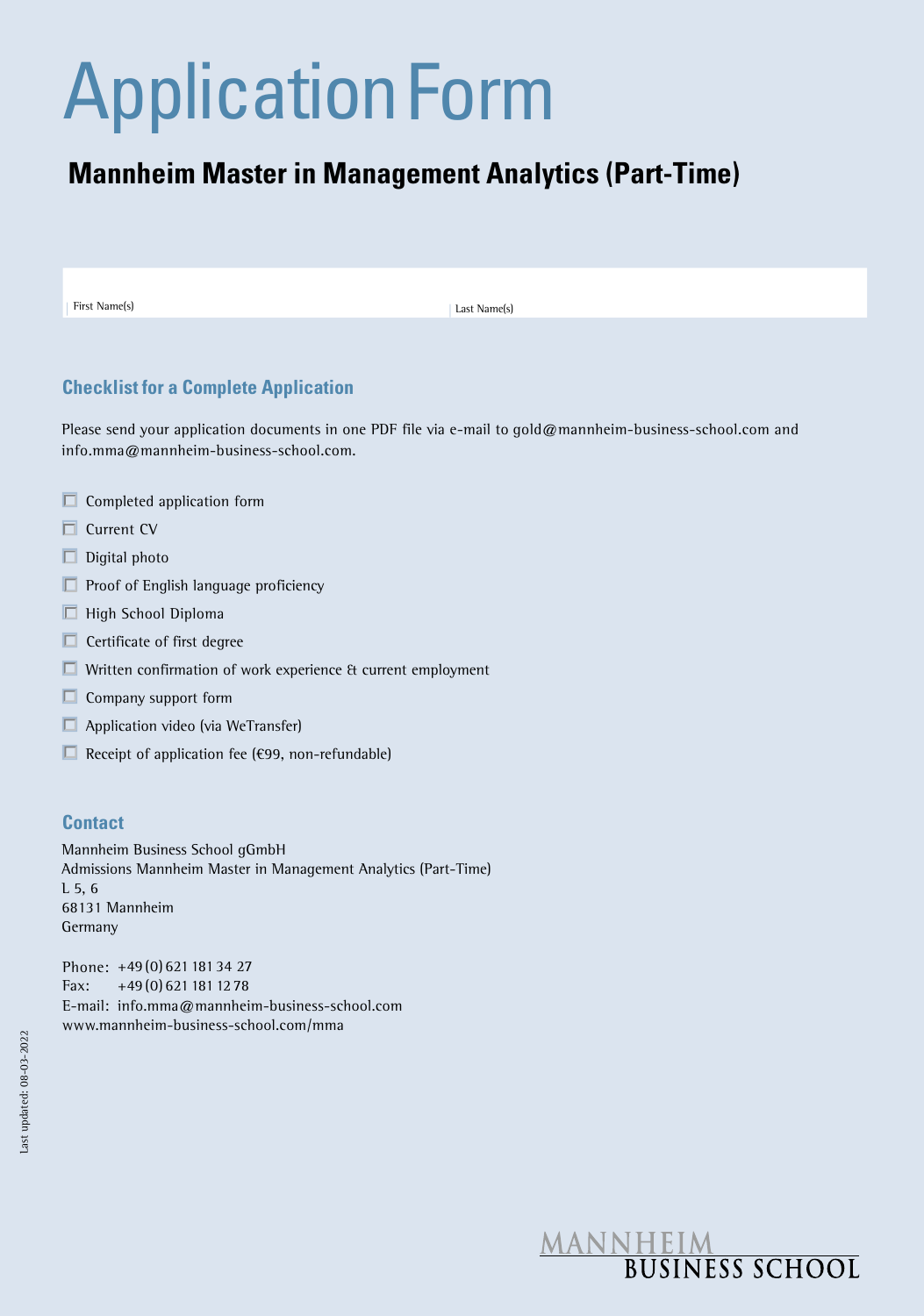# Guideline for your Application

# **Admission**

#### **Admission Requirements**

For a successful application for the Mannheim Master in Management Analytics you need to have:

- A first degree
- First work experience
- Fluency in English
- Current employment
- Company support

#### **Admission Process**

#### **The admission process consists of four steps:**

- **1. Submission of the application package** Fill out the application form and send it, within the admission period, together with the other required documents and the application video to Mannheim Business School.
- **2. Application Review**

Once your application has been received, it will be reviewed by the Admissions Committee. You will receive a confirmation of receipt within to weeks.

**3. Invitation to the Selection Interview** Present yourself in a personal or web-based interview with the Admissions Manager. An admissions decision will be made by the Admissions Committee based on the evaluation of your application package and the selection interview.

#### **4. Admission**

After a successful admission process, you will receive the admission notification and contract (via DocuSign).



# **Admission Period & Tuition**

**The current tuition is ¤29,000. We offer two early-bird discounts for the Mannheim Master in Management Analytics (Part-Time) in connection with two admission rounds for the intake 2023.**

**Your complete application package, including your application fee payment, is due at the latest at 6 p.m. CET on the deadline date for the round in which you apply, but of course can be handed in at any time before the due date. Admission to the program is granted on a rolling basis.**

| <b>Admission Round</b> | <b>Application Deadline</b>      | Early-Bird Discount | <b>Payable Tuition</b> |
|------------------------|----------------------------------|---------------------|------------------------|
| Round 1                | May 31, 2022                     | €2.500              | €26.500                |
| Round 2                | September 30, 2022               | €1.500              | €27.500                |
| Round 3                | from September 30, 2022, onwards | no reduction        | €29,000                |

**Do not rush your application, but there are some advantages to applying in either round 1 or 2, such as early access to a secure spot on the program and enough preparation time.**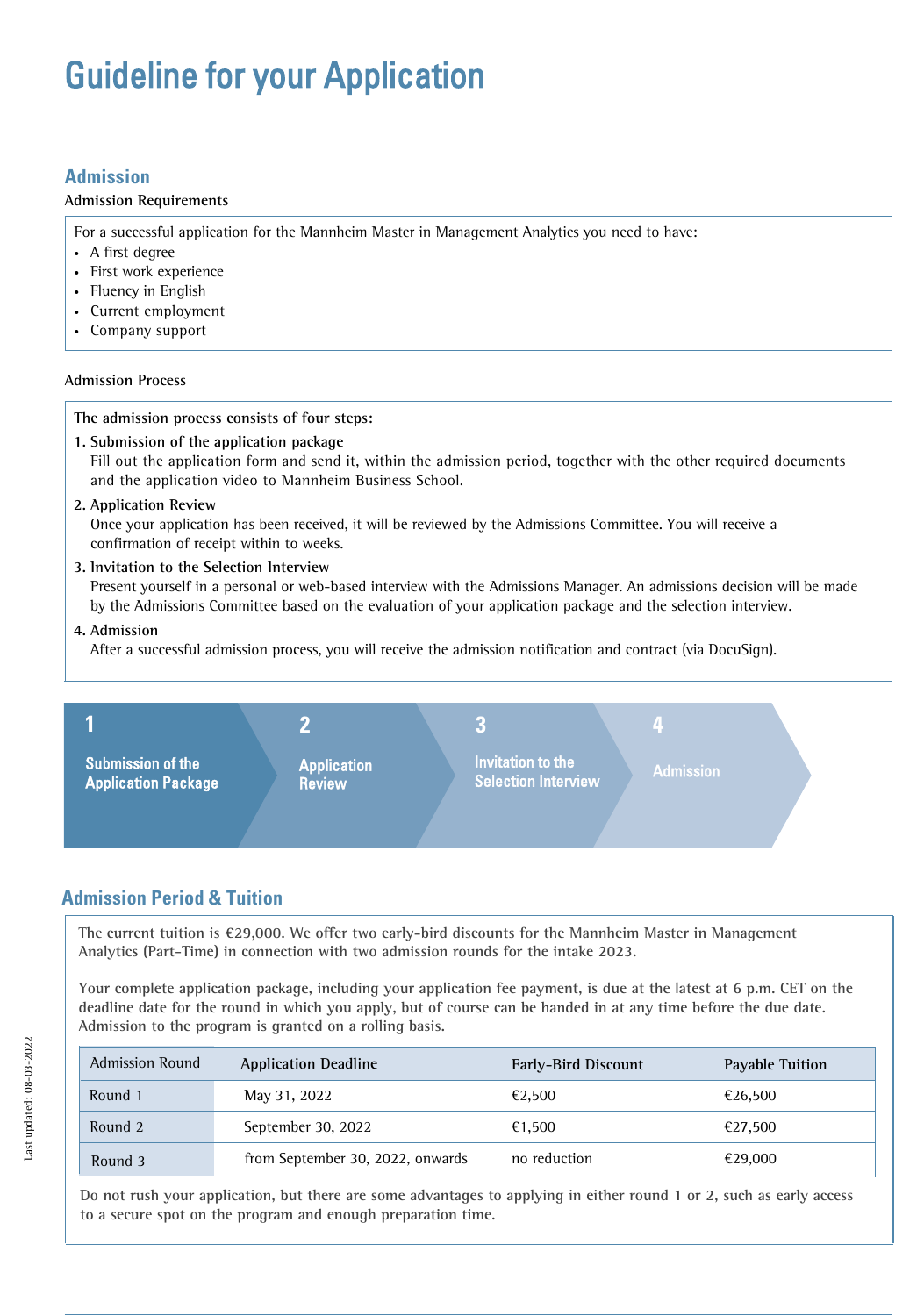# **English Language Proficiency**

Proof of appropriate English language skills can be provided by:

- a) **TOEFL** (Test of English as a Foreign Language) or **TOEFL iBT** (Internet-Based Test) with a score of at least 85.
- b) **IELTS** (International English Language Testing System) **Academic Test** with at least volume 6.5.
- c) **TOEIC** (Test of English for International Communication) with a score of at least 845.
- d) A **CAE** (Certificate in Advanced English) or a **CPE** (Certificate of Proficiency in English) with at least level C can also be accepted.
- e) A successfully completed **course of study of** 2 years or more, during which at least half of the ECTS credit points had English as the language of instruction and examination or an **English language University Entrance Qualification**.

The results must **not be more than five years old** at the time of the closing date for applications.

## **First Degree**

Please include the Certificate, Diploma and Transcript of Records of your first degree, e.g. your Bachelor's Degree. If you have an additional degree, such as a Master's Degree, please also include these documents.

# **Confirmation of Work Experience & Current Employment**

Applicants must provide evidence of first professional experience and current employment. A corresponding reference from the employer must be enclosed with the application package, e.g. the employment contract, a letter from the employer and/or a job description.

# **Company Support Form**

Since the Mannheim Master in Management Analytics has a modular part-time format and is a time-intensive professional development program, ensuring company support from the beginning is a critical element in determining a candidate's potential for success. Therefore, please include a signed company support form in your application package.

# **Application Video**

Please present yourself in a two-minute video and explain your views on digital transformation in your company and how this Master's program will contribute to it. In addition, please explain in two more minutes in your video, why you think data is so important in today's business world.

Please submit your video via WeTransfer.

# **Application Fee (non-refundable)**

Please transfer  $\epsilon$  99 to the following MBS account: Landesbank Baden-Württemberg IBAN: DE12 6005 0101 7496 5044 81 BIC: SOLADEST Reference: Your name, Application fee MMA25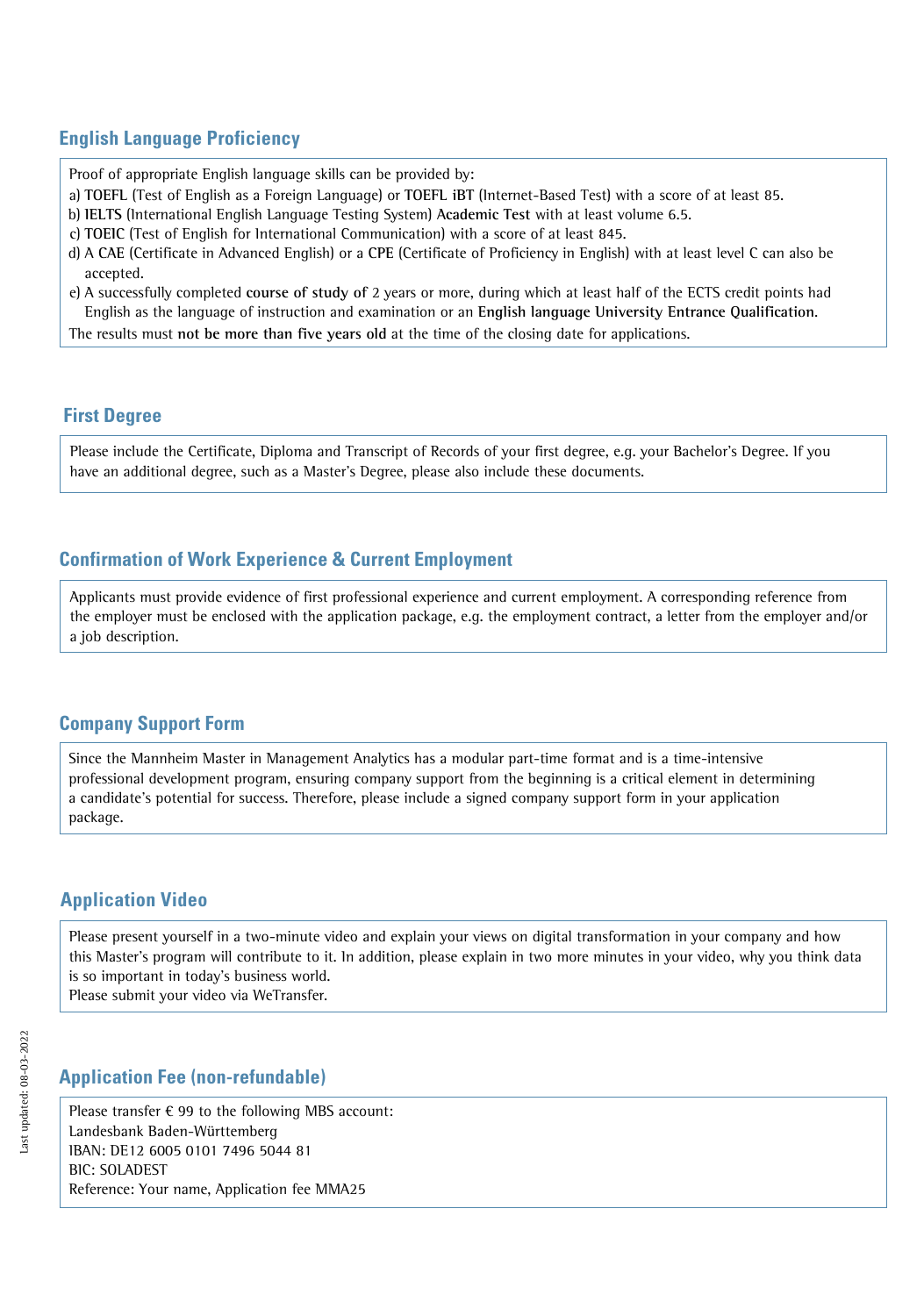# **01 Personal Information**

| Title         |  |
|---------------|--|
| First name(s) |  |
| Last name(s)  |  |

■ Male ■ Female ■ Diverse

|               | D D M M Y Y    |
|---------------|----------------|
| Date of birth | Place of birth |
|               |                |
| Nationality   |                |

#### **Current Address**

| Street     |              |        |
|------------|--------------|--------|
| Country    | Postal code  | City   |
| Home phone | Mobile phone | E-mail |

Please keep us informed about any changes in your contact details.

## **02 Academic Background**

#### **University Entrance Qualification (e.g. High School Diploma, Abitur)**

| Type of University Entrance Qualification<br>Certified copies have to be included in the application package. | City/Place of your Univ. Entr. Qualification | Entr. Oual. | Date of your Univ.   Grade of your Univ.<br>Entr. Oual. |
|---------------------------------------------------------------------------------------------------------------|----------------------------------------------|-------------|---------------------------------------------------------|
|                                                                                                               |                                              |             |                                                         |

#### **Please list all academic achievements at the post-secondary education level in reverse chronological order.**

| Duration<br>From | to          | Name of University or College | Field/Major | Degree received | Results<br>(Grade) | Number of holiday<br>semesters |
|------------------|-------------|-------------------------------|-------------|-----------------|--------------------|--------------------------------|
| YYYY<br>M M      | MM YYYY     |                               |             |                 |                    |                                |
| Y Y Y Y<br>M M   | M M<br>YYYY |                               |             |                 |                    |                                |
| Y Y Y Y<br>M M   | YYYY<br>M M |                               |             |                 |                    |                                |

# **03 Professional Background**

#### **Current Position**

Please fill in your current employment. Please be as precise and accurate as possible and include a more detailed job description on an extra page.

| Company           | City, Country | Start of current<br>employment | 1 have a valid employment<br>contract |
|-------------------|---------------|--------------------------------|---------------------------------------|
|                   |               | D D M M Y Y Y Y                | <b>Yes</b><br>No                      |
| Position/Function |               |                                |                                       |

**Post-graduate** work experience at **the start of the Master's program in February 2023** (permanent position after your first degree) in **months**: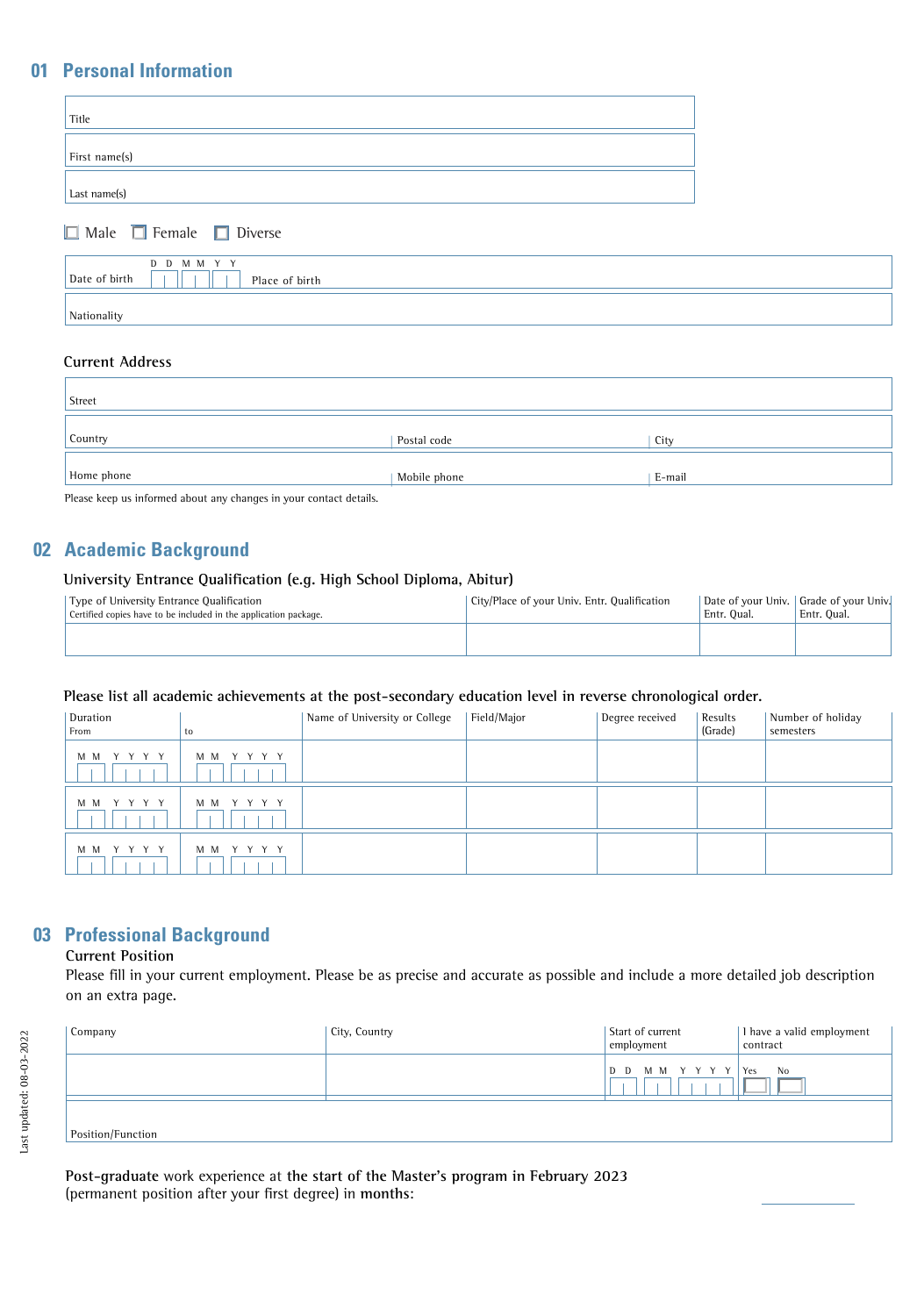# **03 (continued)**

#### **Previous work experience**

Please list each full-salaried position after your first degree in reverse chronological order. Please be as precise and accurate as possible.

#### **a)**

| . .<br>Company    | City, Country | Duration       |                 |
|-------------------|---------------|----------------|-----------------|
|                   |               | From           | To.             |
|                   |               | MM YYYY<br>D D | D D M M Y Y Y Y |
| Position/Function |               |                |                 |

#### **b)**

| Company           | City, Country | Duration       |                |
|-------------------|---------------|----------------|----------------|
|                   |               | From<br>To     |                |
|                   |               | MM YYYY<br>D D | MM YYYY<br>D D |
| Position/Function |               |                |                |

# **04 English Language Proficiency**

#### **Language Test**

Please indicate the language test you have taken. Please enclose a certified document with your test result.

| $\Box$ ielts<br>$\Box$ TOEFL                                                            | $\Box$ toeic<br>Other |        |  |
|-----------------------------------------------------------------------------------------|-----------------------|--------|--|
| English Language University Entrance Qualification<br>$\Box$ Course of study in English |                       |        |  |
| Date taken/to be taken                                                                  | Location              | Result |  |
| MMYY                                                                                    |                       |        |  |

# **05 International Experience**

Please list your most significant international experiences growing up, studying or working outside your home country.

| Duration<br>From | To      | City, Country | Activity | Name of employer/university |
|------------------|---------|---------------|----------|-----------------------------|
| MM YYYY          | MM YYYY |               |          |                             |
| MM YYYY          | MM YYYY |               |          |                             |
| MM YYYY          | MM YYYY |               |          |                             |

# **06 Extra-Curricular Activities**

Please specify your extra-curricular and leisure-time activities in order of importance to you.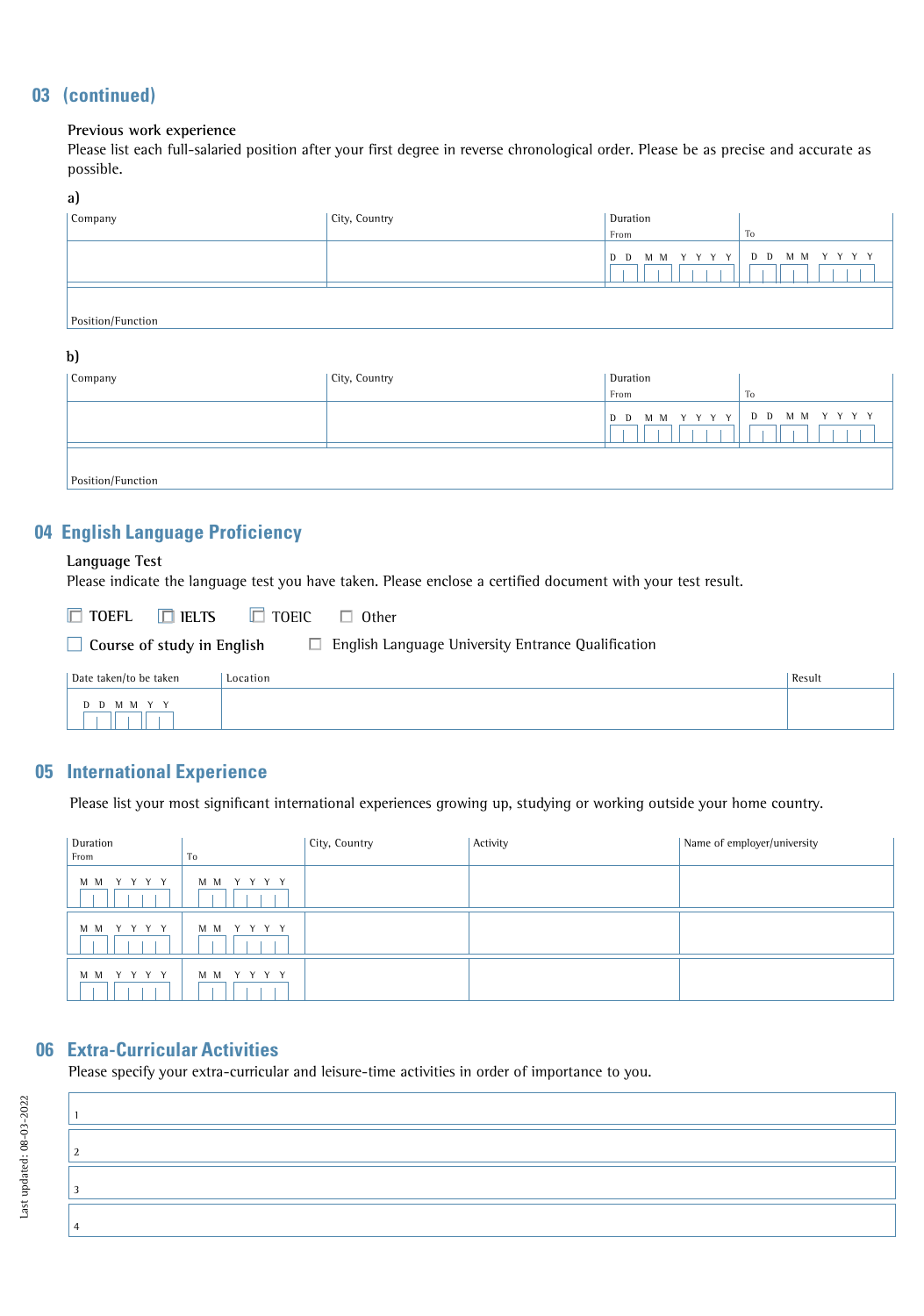# **07 Financing**

**How will you fund your tuition, if you are admitted to the Mannheim Master in Management Analytics?**

|                            | Amount in EUR | $\sin \theta$ |
|----------------------------|---------------|---------------|
| Tuition funded by company  |               |               |
|                            |               |               |
| Tuition funded by yourself |               |               |
|                            |               |               |
| Bank or privat loan        |               |               |
|                            |               |               |
| Other - please specify:    |               |               |

#### **How did you first learn about this Master's program? Please be as precise as possible and name your sources.**

| Current employer<br>H                           | Career advisor              |
|-------------------------------------------------|-----------------------------|
|                                                 |                             |
| Alumnus/alumna of Mannheim Business School<br>ப | Advertisement/media article |
|                                                 |                             |
| Mannheim Business School website                | Other website               |
|                                                 |                             |
| Current/former university/professor<br>L.       | Master study fair           |
|                                                 |                             |
| Colleague/friend/relative<br>ப                  | Other                       |
|                                                 |                             |
|                                                 |                             |

# **Statement of Accuracy:**

I hereby certify that the information contained in this application is complete and correct to the best of my knowledge.

Date Signature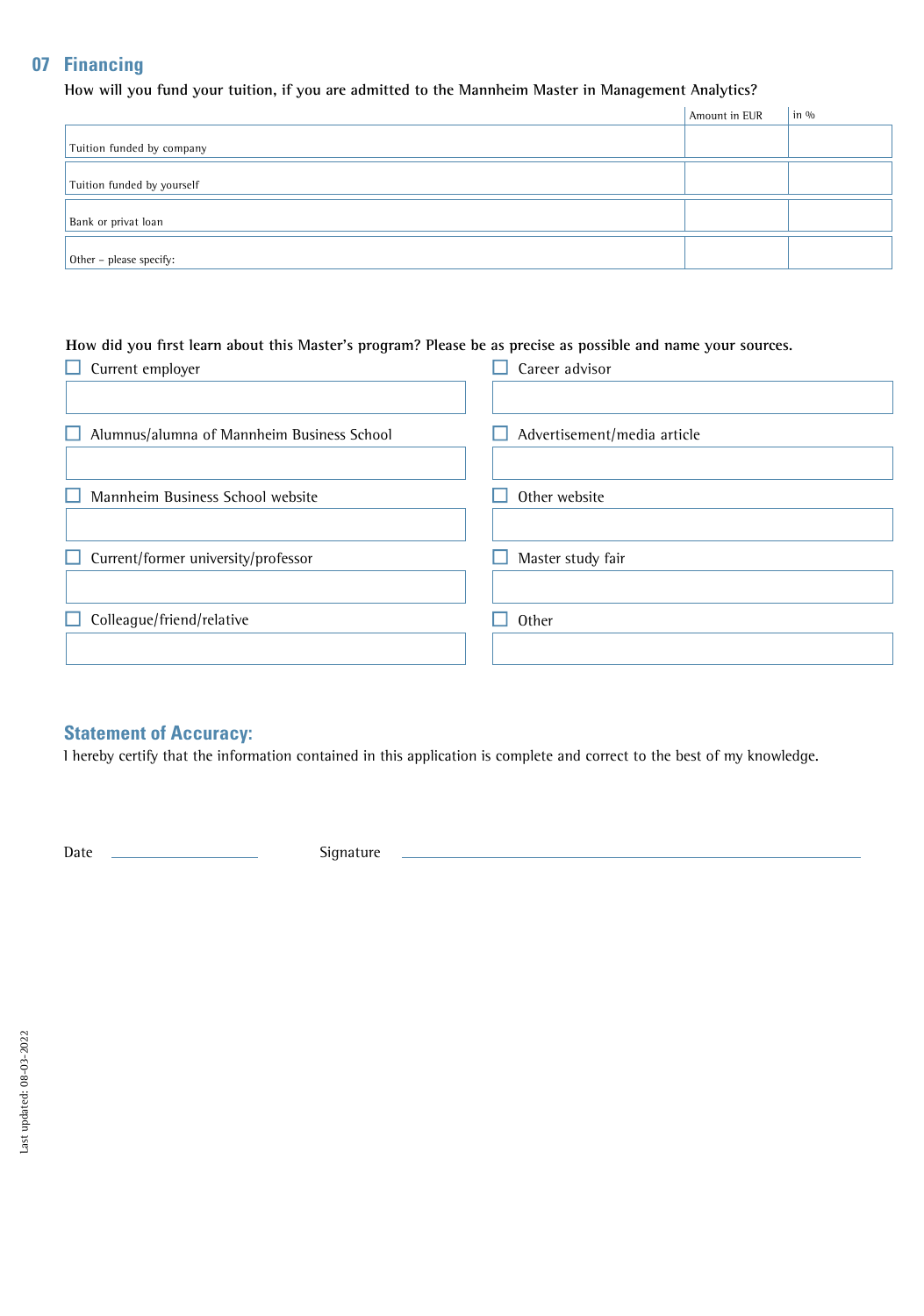# **Data protection information and declaration of consent**

When you apply for an MBS study program, we record your personal data (e.g., from your cover letter, résumé, references, application form, interviews, etc.) in our applicant tracking system for the duration of the application process.

MBS collects, processes (in particular stores) and uses this data to contact you in the event of acceptance or, in the event of an initial rejection, to inform you that a place has become available or to seamlessly proceed with the application process should another study program at MBS come into question. If you are accepted for an MBS study program, this data shall continue to be stored for the duration of that program. In addition, MBS shares your data with the University of Mannheim for the purpose of the academic supervision of MBS study programs.

Personal data that is no longer required for these purposes is deleted or blocked, provided that there are no legal retention or storage obligations. In the event that you terminate the application process prematurely or are not accepted for the MBS study program, all personal data, with the exception of information on your acceptance, rejection or withdrawal of your application, shall be deleted.

Applicant data is stored on our file server, located on MBS and University premises. Application documents are also stored in the CRM system "Salesforce", in a data center located in Germany. In addition, MBS uses "Google Apps for Education" as well as products of the Microsoft Office 365 Suite (EU) for various purposes in the admissions process. It cannot be completely excluded that such personal data will also be stored on servers located outside the EU.

Personal data may only be processed and used where permitted by law or subject to the consent of the person concerned. With regard to the procedures described above, it is permitted to collect, store, transmit and use your personal data to the extent described in Article 6(1)(b) General Data Protection Regulation (GDPR). By signing, you confirm that you are aware of these data processing purposes.

In addition, we intend to store your personal data in the manner described for a maximum period of 12 months after termination of the application process. In this case, we require your consent, since there is no legal obligation for this storage. By signing this document, you also give such consent. By way of precaution, we would like to stress that your consent is voluntary, and refusal will have no effect on your chances in the application process. You may therefore refuse to give your consent without stating any reasons, and without having to be concerned about repercussions. You may revoke your consent in writing at any time in the future. Revoking or refusing consent does not affect the scope of the data processing permitted or stipulated by the GDPR or other legal provisions.

Should you have any questions about data protection and how MBS deals with personal data, please contact our data protection officer at: **datenschutz@mannheim-business-school.com, Mannheim Business School, L5, 6, 68131, Germany**

Date Signature

If a candidate applies for the Mannheim Master in Management Analytics course as part of a secondment, Mannheim Business School gGmbH will also inform the employer in the event of an admission to the program.

# **Declaration of consent to the transfer of personal data**

Furthermore, as an applicant I agree that my employer will be informed. Furthermore, I agree that my data will be transmitted electronically (e.g. by e-mail) to my employer.

■ **Yes** ■ **No**

I am aware that I can revoke my consent to the transfer of data to my employer at any time. The revocation must be sent to info.mma@mannheim-business-school.com.